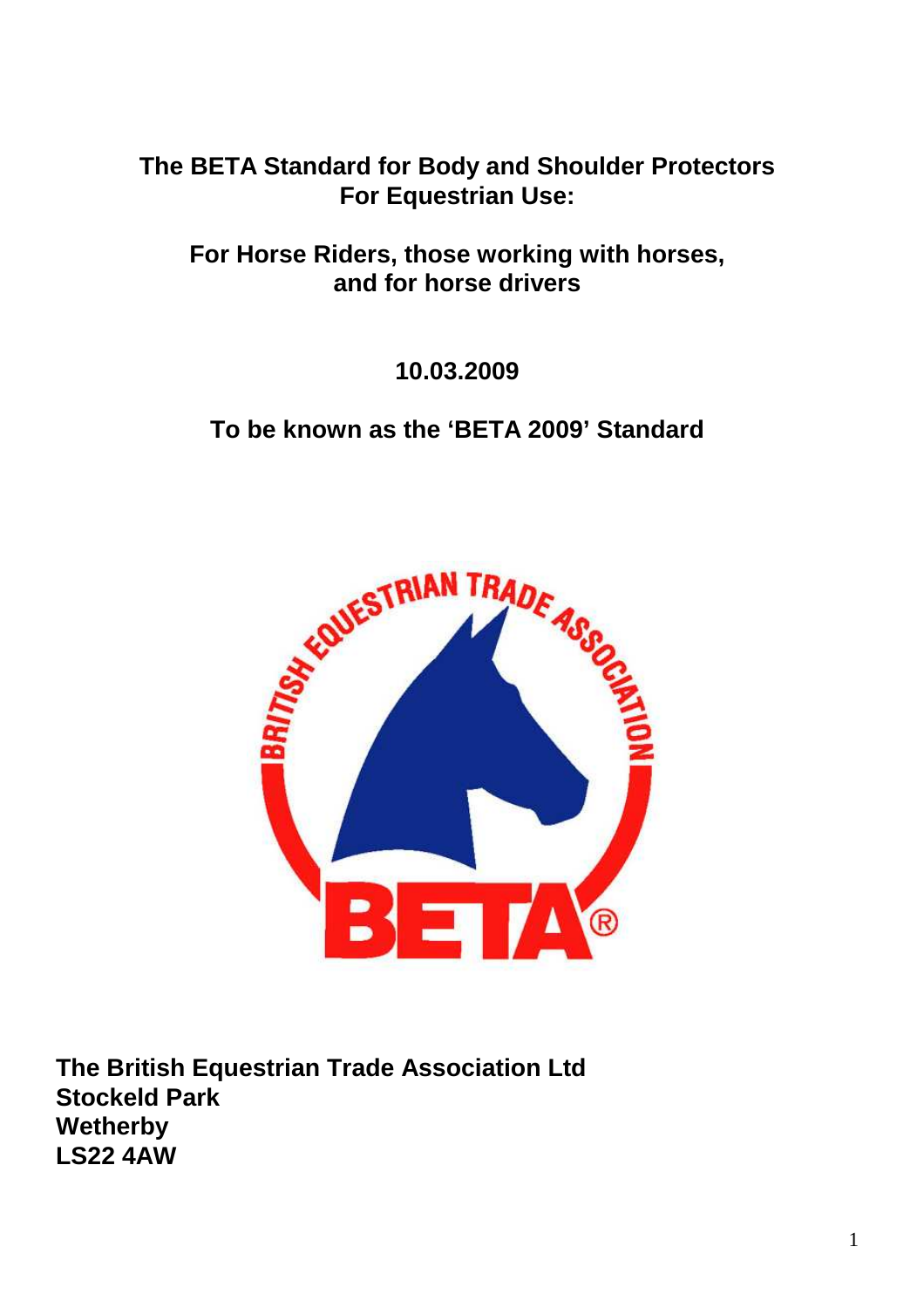### **The BETA 2009 Standard for Body and Shoulder Protectors Horse Riders and those working with horses, and for horse drivers**

#### **Issue 1, 10.03.2009**

#### **Foreword to the BETA Standard (1995)**

 This Standard has been prepared under the direction of the British Equestrian Trade Association Limited by Dr R.I. Woods of the Protective Clothing Research Facility in the Physiological Laboratory of Cambridge University. It is intended that protective clothing conforming to this Standard will comply with the Basic Health and Safety Requirements in Annex II of the Personal Protective Equipment Directive 89/686/EEC.

#### **Foreword to The BETA 2000 Standard, Issue 1.**

 The main provisions of the BETA Standard (1995) have been incorporated in EN 13158:2000 *Protective Clothing – Protective jackets, body and shoulder protectors for horse riders – Requirements and test methods***.** There are some differences between the two standards therefore the BETA Standard has been revised to include EN 13158:2000 as a Normative Reference and to delete all conflicting text. Products complying with the BETA 2000 Standard will thus also meet the requirements of EN 13158.

#### **Foreword to the BETA 2009 Standard, Issue 1, 31.3.2009**

 EN 13158:2000 has been revised by CEN and issued as EN 13158:2009. This Standard provides revised specifications for dimensions and also for test procedures, but does not alter the impact performance requirements. In addition to horse riders' protectors, those suitable for carriage drivers have been specified.

Amendments

**\_\_\_\_\_\_\_\_\_\_\_\_\_\_\_\_\_\_\_\_\_\_\_\_\_\_\_\_\_\_\_\_\_\_\_\_\_\_\_\_\_\_\_\_\_\_\_\_\_\_\_\_\_\_\_\_\_\_\_\_\_\_\_\_\_\_\_** 

Number Date Date Page and reference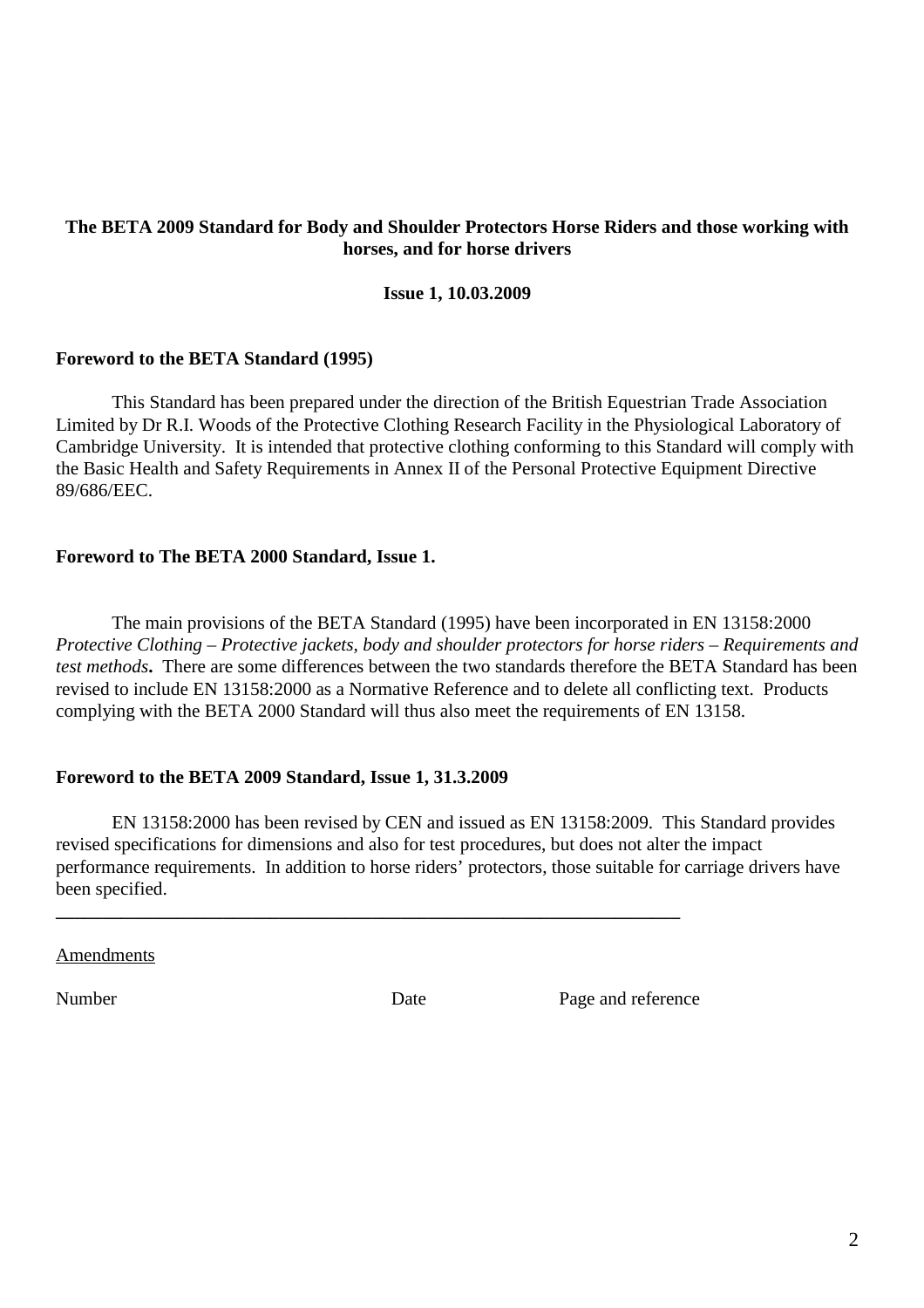## **1. Introduction**

This Standard is intended to replace the BETA:2000 Standard, 10.03.2000. It contains Normative Reference to EN 13158:2009 and requirements for testing and labelling of products for compliance with the Certification scheme for horse riders' protective equipment operated by the British Equestrian Trade Association Limited. The details of the operation of the scheme are given in informative Annex B which will be re-issued periodically by BETA.

### **2. Scope**

This standard incorporates EN13158:2009:by Normative Reference. It also contains details of the British Equestrian Trade Association Certification scheme for horse riders' protective equipment.

### **3. Implementation dates**

- The first BETA Standard (1991) was withdrawn on 1.1.97.
- The Revised BETA Standard (1995) shall be withdrawn on 1.9.00.
- The BETA 2000 Standard shall be implemented from 10.3.00.
- The BETA:2009 Standard shall be implemented from 31.3.09
- The BETA 2000 Standard shall be withdrawn from 1.08.10

#### **4. Normative References**

This Standard incorporates by dated reference, provisions from other publications. These normative references are cited at the appropriate places in the text and are listed hereafter. For a dated reference, subsequent amendments to or revisions of it, apply to this Standard only when incorporated in it by amendment or revision.

**EN 13158:2009** *Protective Clothing – Protective jackets, body and shoulder protectors for equestrian use: For horse riders and those working with horses, and for horse drivers – Requirements and test methods* 

#### **5. Requirements**

Products for certification under the British Equestrian Trade Association Limited scheme shall meet all the requirements of **EN 13158:2009.** The certificates shall be valid for one year. Renewal of the Certificate shall require re-testing of the product to show that it complies with **EN 13158:2009.**

### **6. Labelling**

Products shall be labelled with BETA 2009 labels as described in Annex A according to the Performance Levels in EN13158:2009 that the products meet.

LEVEL 1 (Vests for Jockeys only) **Black on white, 2009** Label. LEVEL 2 (Lower protection for low risk situations) **Brown on white, 2009**Label. LEVEL 3 (Normal products) **Purple on white, 2009** Label

Please note that labels will bear issue numbers that will change periodically in order that BETA can monitor the use of labels.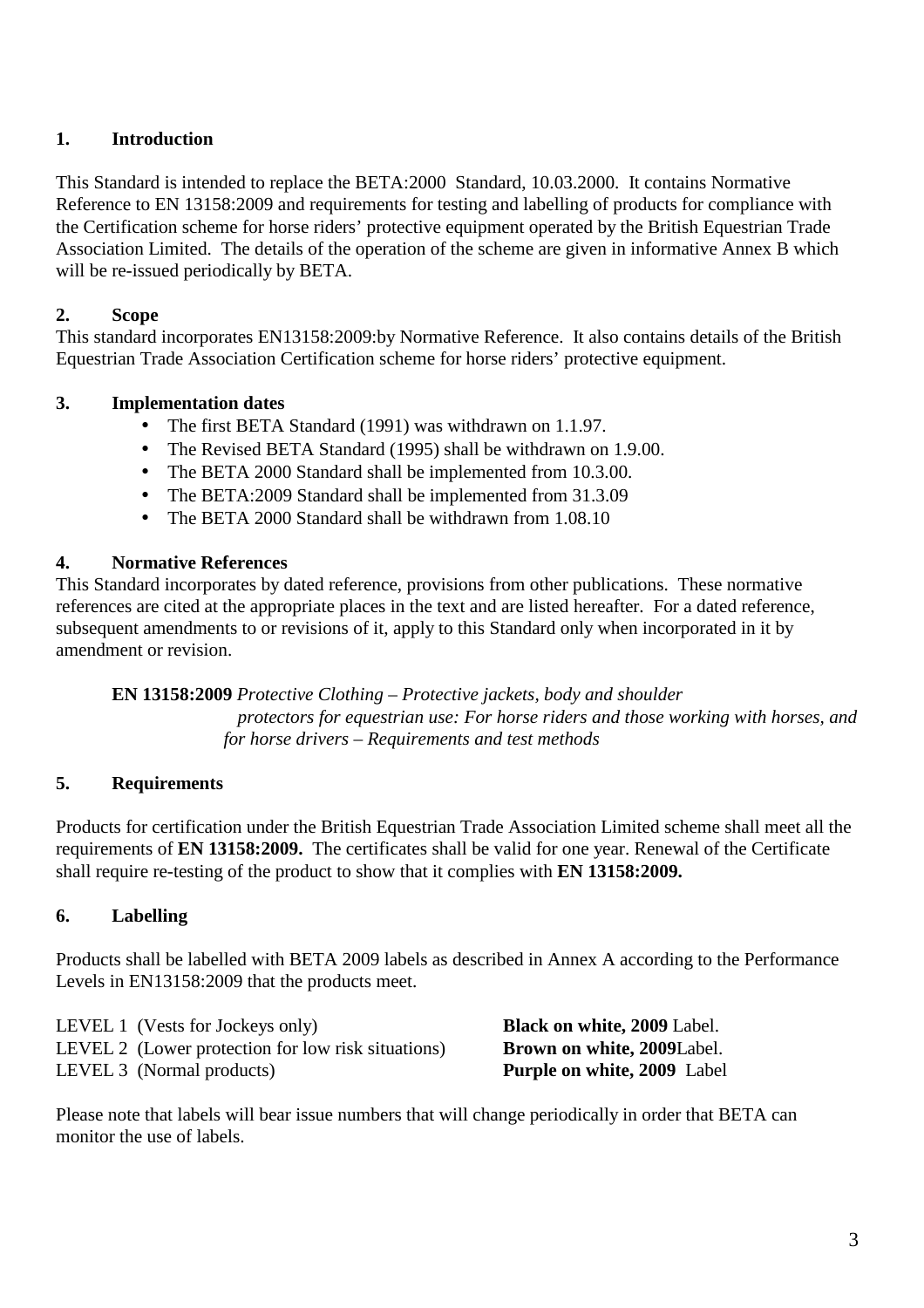# **7. Marking**

In addition to the requirements in EN13158:2009, and the number of that Standard, products shall be marked with the appropriate Official BETA 2009 Label obtained only from the British Equestrian Trade Association Limited. The BETA 2009 label shall be placed on the outside of the garment in such a way as the entire label can be seen on the outside of the garment.

## **8. Information for Users**

Protectors conforming to this BETA 2009 Standard and claiming such conformity with permission from the British Equestrian Trade Association Limited shall have attached an authorised swing ticket, the text of which is given in **Annex A** which applies to horse riders and those working with horses. A separate label will be applied to those garments suitable only for carriage drivers and will be added into this document in due course.

# **9. Testing Houses**

The British Equestrian Trade Association holds the right to authorise test houses to examine and test garments to the requirements of the BETA 2009.

New Members: In the case of manufacturers new to the scheme, Test houses are required to ensure that the manufacturer has completed the BETA application form by sighting the confirmation of receipt that the manufacturer will have received from BETA.

Testing houses will inform BETA of each company testing to the EN13158: 2009 Standard that have indicated an intent to join the BETA standard. Annual Retest:

 In being authorised to carry out this testing, Test houses agree to be subject to the requirements laid down by BETA from time to time covering regular testing of the testing houses themselves to ensure ongoing consistency, including contributing testing time for this purpose at no charge to BETA.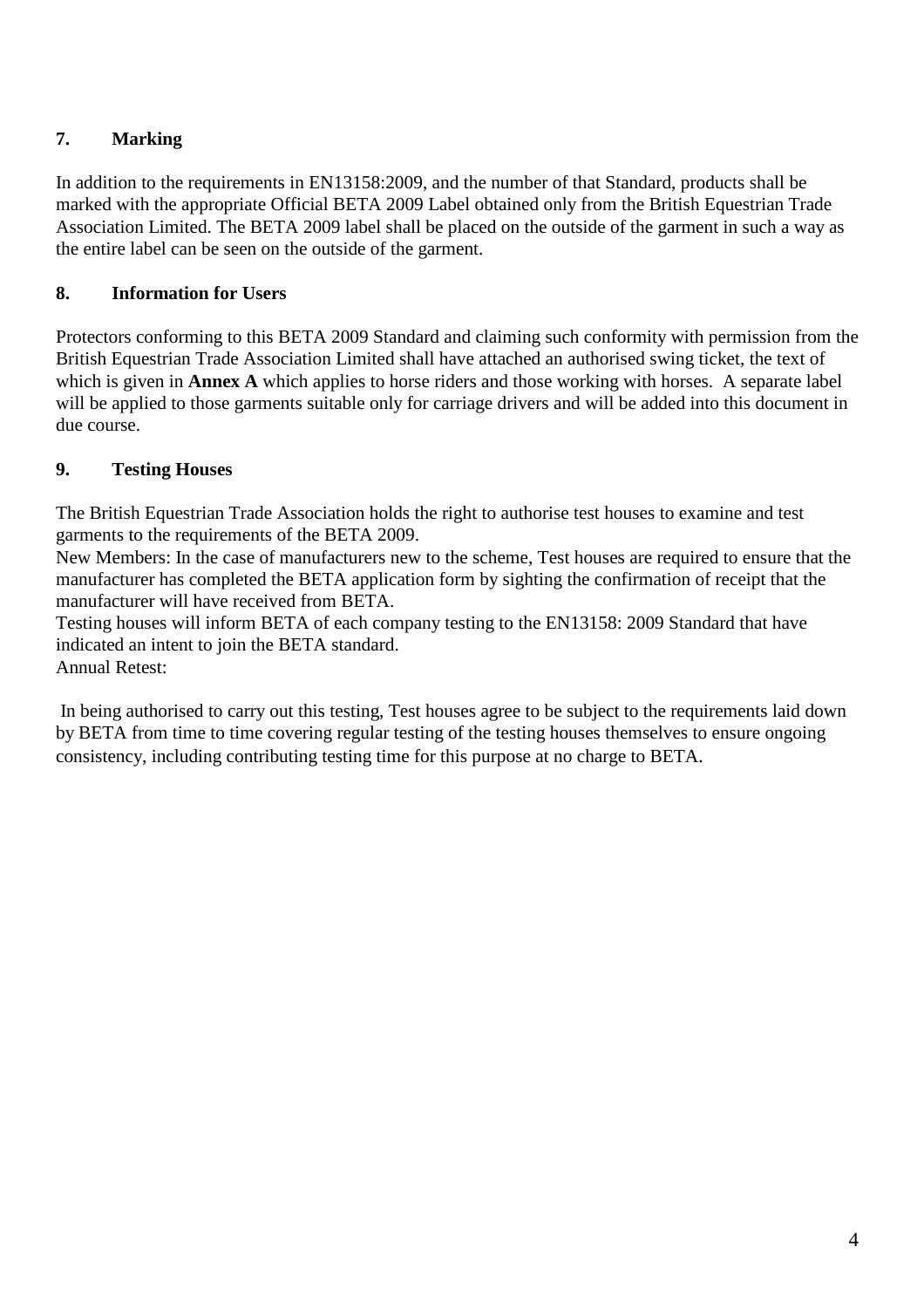### **ANNEX A**

#### **Swing Ticket Wording Part One**

#### **The BETA Body and Shoulder Protector Standard for horse riders**

This garment is made to the BETA Standard for Horse Riders' Body and Shoulder Protectors (2009) and EN13158:2009. The BETA Standard provides a minimum industry standard for performance for this type of garment, including guidance on the level of shock-absorbing protection provided. **IT IS NOT A GUARANTEE OF SAFETY**. Any alteration to the protector may mean that it no longer conforms to the BETA Standard.

#### **By certification and classification of this product, BETA does not guarantee that body or shoulder protectors will prevent serious injury.**

Three classes are specified.

| <b>BETA Level 1:</b><br><b>Black 2009</b> | Protectors providing a lower level of protection that is only<br>considered appropriate for licensed jockeys.<br>"WARNING: This level 1 garment is designed to meet the<br>weight restrictions that apply to licensed jockeys while<br>racing. It is not intended for use in general horse riding as it provides<br>significantly less protection than a level 2 garment, which is the minimum<br>recommended for normal riding." |
|-------------------------------------------|-----------------------------------------------------------------------------------------------------------------------------------------------------------------------------------------------------------------------------------------------------------------------------------------------------------------------------------------------------------------------------------------------------------------------------------|
| <b>BETA Level 2:</b><br><b>Brown 2009</b> | Protectors providing a lower than normal level of protection<br>that is only considered appropriate for use in low risk<br>situations.                                                                                                                                                                                                                                                                                            |
| <b>BETA Level 3:</b><br>Purple 2009       | Protectors providing a level of protection that is considered<br>appropriate for normal horse riding, competitions and for<br>working with horses.                                                                                                                                                                                                                                                                                |

Most riding organisations will accept garments conforming to Level 2 or 3, but purchasers should contact the relevant riding organisation if in doubt.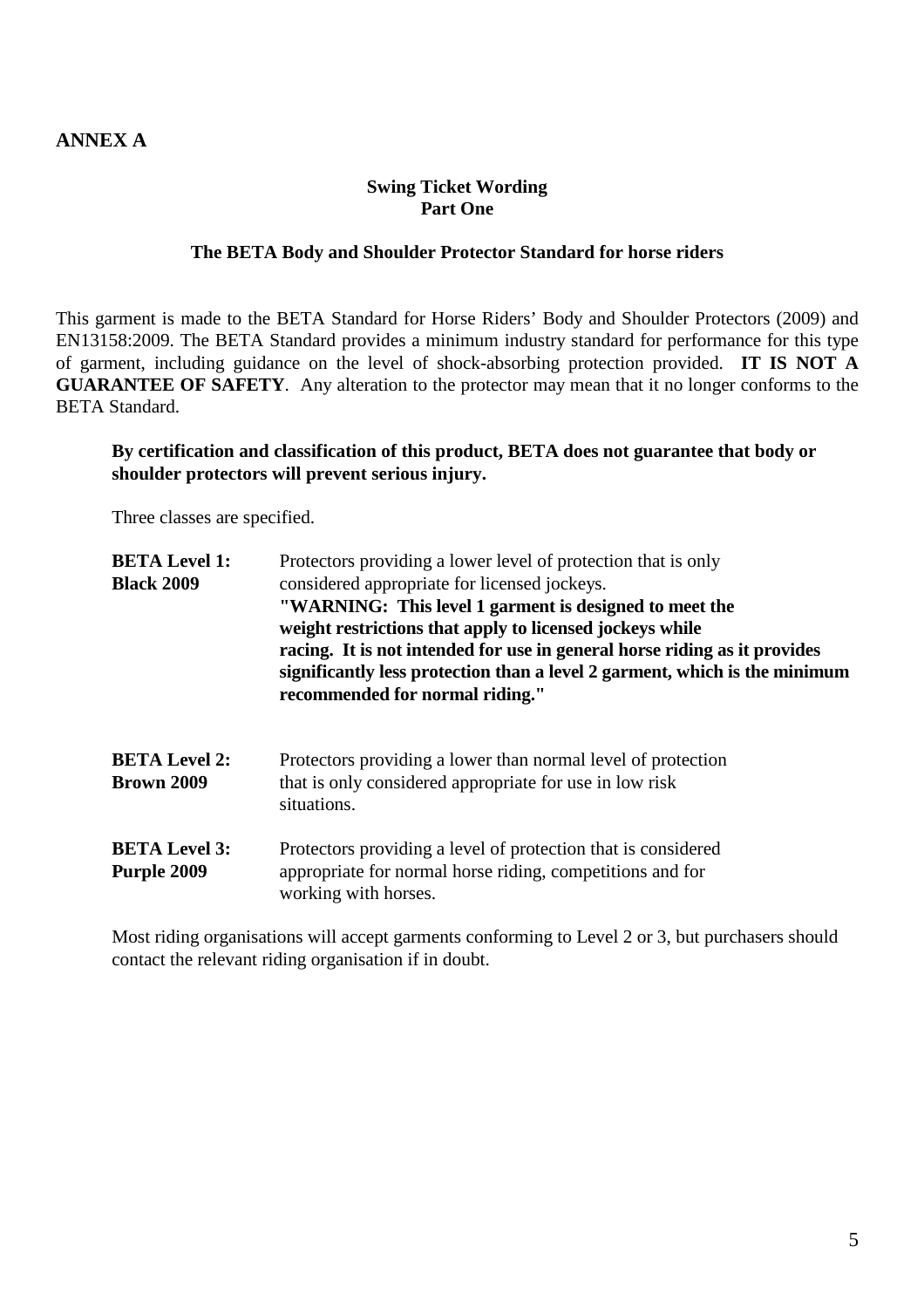### **ANNEX A**

#### **Swing Ticket Wording Part Two The BETA Body and Shoulder Protector Standard for horse drivers and passengers**

This garment is made to the BETA Standard for Body and Shoulder Protectors (2009) for horse drivers and passengers and EN13158:2009. The BETA Standard provides a minimum industry standard for performance for this type of garment, including guidance on the level of shock-absorbing protection provided. **IT IS NOT A GUARANTEE OF SAFETY**. Any alteration to the protector may mean that it no longer conforms to the BETA Standard.

#### **By certification and classification of this product, BETA does not guarantee that body or shoulder protectors will prevent serious injury.**

One class is specified.

**BETA Level 3:** Protectors providing a level of protection that is considered appropriate for **Purple 2009** normal horse driving competitions and for exercising horses in harness. **Warning: This protector is designed to meet the needs of horse drivers and passengers. It does not provide adequate coverage of the back for those riding horses or those working with them.** 

Most riding organisations will accept garments conforming to Level 2 or 3, but purchasers should contact the relevant riding organisation if in doubt.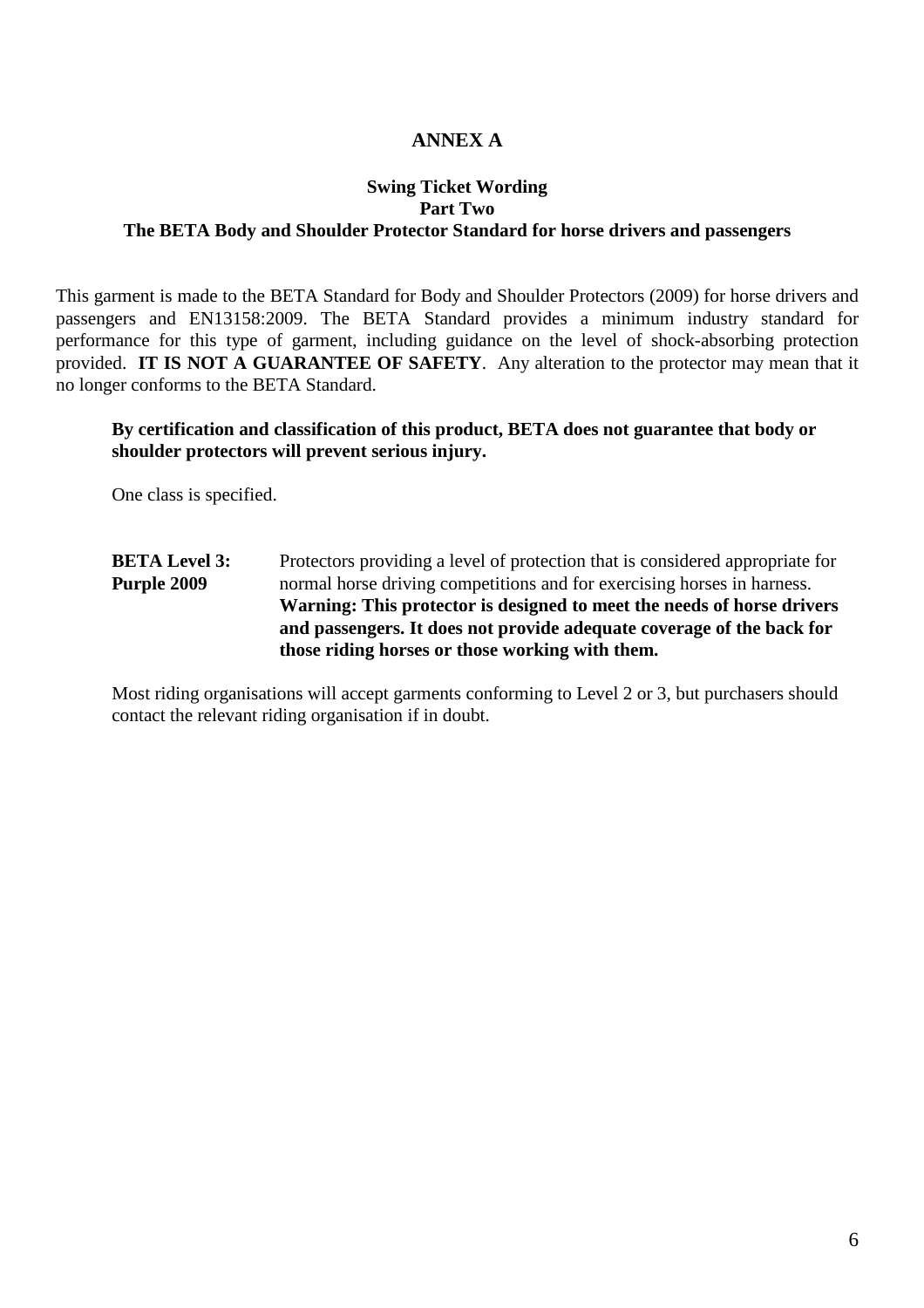### **ANNEX B**

### **The BETA Body Protector and shoulder protector certification Scheme**

# **B1 Introduction**

These Instructions form part of the terms of participation in the BETA Body Protector and Shoulder Protector certification Scheme. They may be amended by the Standing Committee from time to time as it sees fit. You should read these instructions in conjunction with the BETA 2009 Standard for Horse Riders' Body and Shoulder Protectors, a copy of which may be obtained from BETA and the EN13158:2009.

## **B2 Testing and Registration procedure**

Manufacturers wishing to join the scheme for the first time should contact BETA for an application form to indicate their intent to join the scheme. Also see Annex C.

Confirmation from BETA of receipt of this application must be submitted to the test house of choice before testing to the BETA standard can commence. The following Test Houses are currently participating in the scheme:

- SATRA Footwear Technology Centre, SATRA House, Wyndham Way Kettering, Northants NN16 9JH Tel: 01536 410000 Fax: 01536 410626
- Magenta Hibiscus Ltd,46 Common Road, Runcton Holme, King's Lynn PE33 0AA Contact Dr R I Woods, e-mail riw1000@cam.ac.uk or Tel: 01553 811702, or 07718 867866

It is a requirement that the test house check in the case of a new manufacturer to the scheme, that the manufacturer has completed an application prior to starting testing or preparation of the BETA Standard results.

The manufacturer shall agree with the Test House the sizes of the product that will be supplied for testing and the fee for such testing.

When a model of a product has been shown to conform to BETA:2009 the Manufacturer should ensure that the Test House sends to BETA the examination results in full. These shall include full numerical details of all calculated requirements, measurements and tests on all sizes of the product tested according to EN 13158:2009.

The Manufacturer shall send BETA the signed form of Indemnity. The application will be processed and if accepted an invoice will be raised for the License fee. Once the license fee is paid in full the manufacturer may order their first delivery of Swing Tickets and Labels.

Manufacturers who are already a part of the scheme should inform BETA of their intention to produce a new model by completing the same form however testing may still continue without the BETA confirmation.

For every new garment joining the scheme, whether from an existing member or not, or following revision of the garment requiring full testing, two production samples in Adults Medium and Childs medium (if a child's model is produced) must be provided to BETA within one month of purchasing the first supply of labels.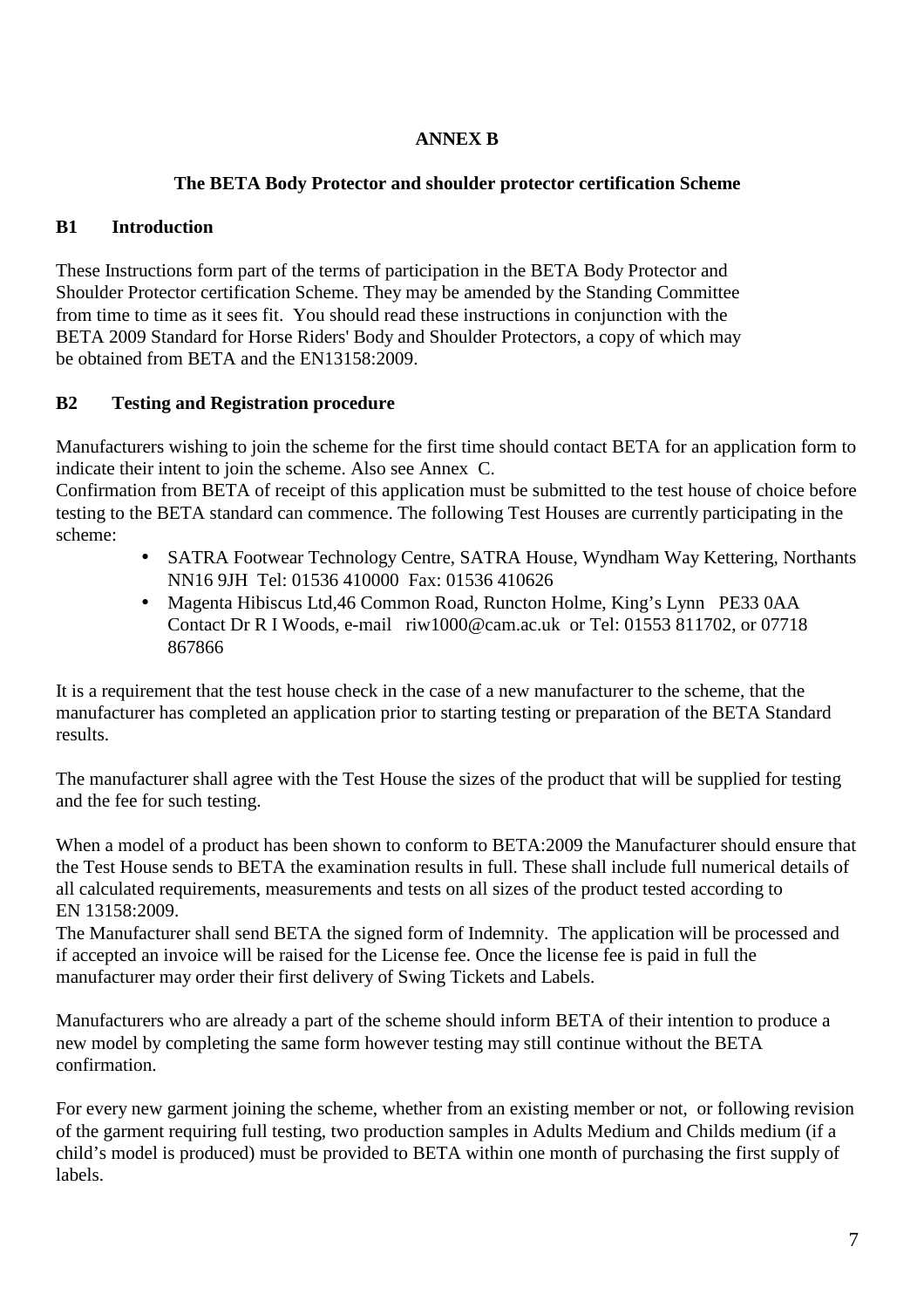BETA reserves the right to decline applications to join the scheme. In joining the scheme Manufacturers agree not to bring disrepute to the BETA standard through their deeds or actions. To do so will risk having their license terminated.

### **B3 Notes on Testing**

For an **Initial Test including Type Approval Testing** to a stated level submit body protector samples as required by EN13158:2009

State the Performance Level of test required.

Submit all sizes of Shoulder Protectors.

Submit a complete Technical File.

The testing house will inform BETA of each company testing to the standard that have indicated an intent to join the BETA standard.

### • **Annual Re-testing**

State the Registration date of the product in the request for re-testing.

 Submit at least 2 Body Protectors, one in a child's size and one in an adult's size providing both are manufactured and by agreement with the test house.

Submit 2 pairs of Shoulder Protectors.

Submit, current labels, user instructions and packaging.

 Submit all amendments made to the Technical File in the preceding year and current safety data certification.

Tested garments that meet the requirements of the BETA 2009 Standard will be kept by the Test House for eighteen months or until completion of the next Annual re-test, whichever is the shorter period. BETA will not store reference garments.

The testing houses will keep BETA informed of garments being submitted for retest and the progress through the retesting process.

The testing houses shall inform BETA if garments meeting all the requirements of the BETA:2009 Standard have not been received **two months after the initial re-test samples (ie have failed the retest) or within two months of the anniversary of the registration date**.

### **B4 Approved garments and retests**

The Test House will notify the applicant and BETA of the results of all tests (including failures in the case of re-tests) for garments being tested to the BETA Standard which will remain confidential. BETA will issue a Certificate for approved garments, on request, valid for one year from the relevant anniversary of the acceptance and registration of the product into the BETA scheme. Thus re-tests are valid for one year between anniversaries or for less if they are late. The certificate will only be issued to the joining member who is shown on the technical file. This certificate will list all brand names that the model is marketed under. An additional certificate can be listed for specific models and brands if required at an additional charge of £100.

The manufacturer must inform BETA of all brands marketed from the approved model of the garment. This information must be updated as part of the retest. The names of certified models and of the Manufacturers may be published in Equestrian Trade News.

### **B5 Indemnity**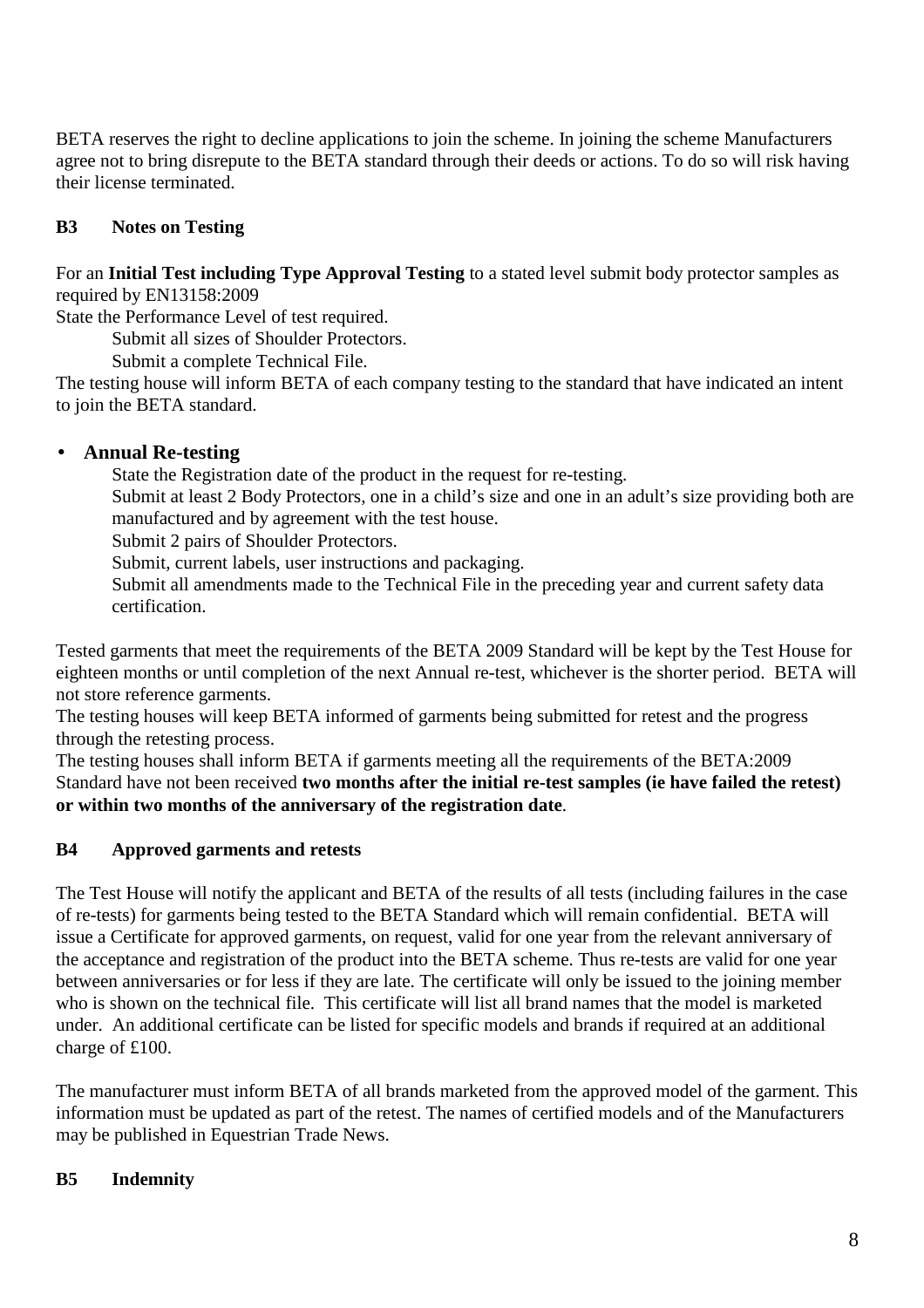All Manufacturers participating in the scheme will be required to sign a form to indemnify BETA in the event of any legal action or claims against them as well as successfully undergo a credit check to ensure the company is able to support any claims made on them.

### **B6**

### **Renewal of registration**

- Samples of all products shall be submitted for re-test annually. The renewal date will fall one year after the garment first joins the standard, but may be approved up to two months prior to this without affecting this retest date. Any garment not retested to meet all requirements by two months after this date will be deemed no longer approved.
- BETA must be informed of all brands that the garment may be marketed under on an on-going basis. .
- If any alteration is made to the design or construction of a garment during its period of Certification it shall be submitted for re-testing.
- Should retesting not have started by the required date, no further labels will be provided to the manufacturer until the results showing a pass have been received by BETA.

#### **B7 Fees**

The level of testing fees will be made available by BETA to new enquirers to the standard but are due payable to the relevant test houses.

The BETA license fee for each producer is £1200 in the first year and £200 thereafter, plus VAT. BETA will issue an invoice for the License and annual registration fees when the test results have been received. The annual license fee is due payable on August 1. Those companies joining the standard after April 1 will not be liable to paying a further license fee in their first year.

The scheme is not restricted to members of BETA. Manufacturers may use the scheme on payment of the license fees, subject to acceptance by BETA into the scheme.

• **Non European companies**, are not liable to pay UK VAT. Companies in the EU are required to pay VAT at their local rate. Payment shall be made by either cheque in sterling drawn on a British Bank, or by sterling bank transfer to: National Westminster Bank plc, PO Box 7628, 119 High Street, Hungerford, Berkshire RG17 OFW. Account: BETA Ltd No 79243932 Sort Code: 60-11-28 Foreign currency cheques or cheques in sterling drawn on a foreign bank **will not be accepted.**

#### **B8 Labels and swing tickets**

It is a requirement of the BETA 2009 Standard that all garments made to the Standard carry an official BETA label. A swing ticket is optional.

These Official Labels and Swing Tickets may only be bought from BETA.

The colours of the labels and Swing Ticket are:

 Black, 2009 for level 1 Brown, 2009 for level 2 Purple, 2009 for level 3.

The current price for 1000 Labels and Swing tickets is £100. plus VAT plus Carriage for BETA members and £110 plus VAT and carriage for non members. Labels and Swing tickets must be paid for with your order. The design of both is registered by BETA. Labels are woven colour on white taffeta, cut and end fused. The Swing Tickets will have a hole but no string or elastic. Allow 4 weeks for delivery.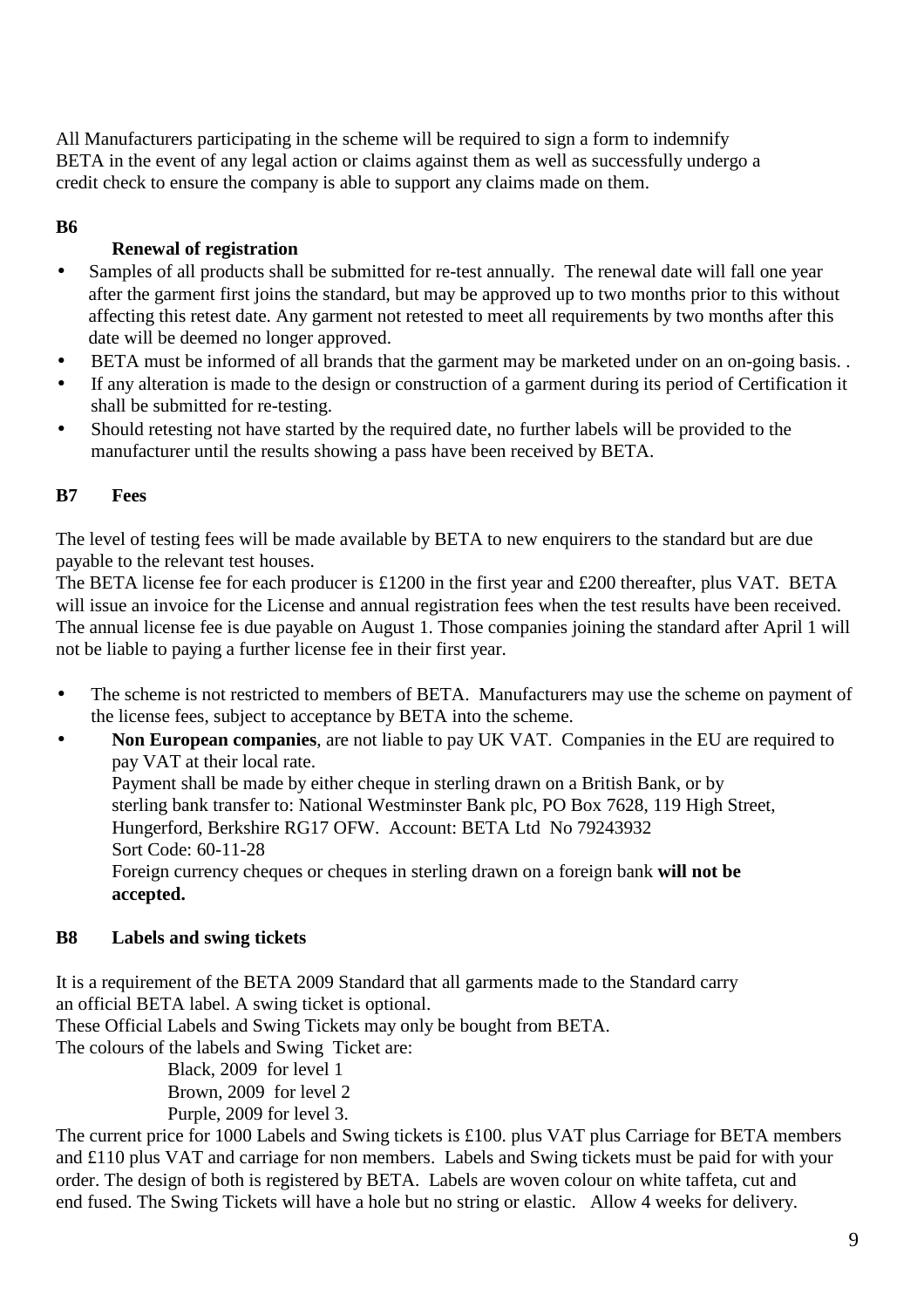Both labels and swing tags will have issue numbers printed to enable BETA to monitor correct use of the labels.

### **B9 Complaints and Sanctions**

A complaint is constituted by receipt of written information that leads BETA to believe that a garment or garments may not comply with the requirements under the standard for elements of design and nonconformity.

Any garment carrying the BETA label and suspected of being in breach of the Standard may be reported to BETA. BETA will notify the Standard Committee of each case reported and will warn the manufacturer concerned of possible further action.

BETA will write to the manufacturer to indicate that a complaint has been received and that it is believed that the complaint may be valid leading to action being taken under section B9 of the BETA standard. A copy of the report will be sent to the manufacturer once received.

Two garments are to be purchased from the same source appropriate to the complaint and submitted to each of the testing houses. The two houses are to submit a separate report and where there is variation in impact results of more than 20% they are to discuss results and submit a further joint report.

The complainant will bear the cost if the results do not bear out the complaint, the manufacturer will bear the costs if found to fail the standard in the results.

BETA is to inform the manufacturer of the complaint and testing process and of the results and ask for comments in writing within one calendar month. If no response is received then it will be assumed that the manufacturer has accepted the results.

Following the one month and in the case of negative reports, the standards committee will be called to discuss the complaint and the results and actions and any additional implications. A decision will then be made by the standards committee as to action to be taken under the standard which may include withdrawal of certification to that garment and notification through a press statement that the garment no longer has BETA approval.

The manufacturer has a right of appeal which will heard by BETA Council. Any appeal must be made within 14 days of receipt of the findings of the standards committee. The Council will be called to hear the appeal within 21 days of the letter of appeal. The standards committee will be represented at the meeting as will the manufacturer. The council's decision will be final.

### **B10 The BETA Body Protector General Committee**

The Committee shall consist of the following voting members:

 The Chairman of the BETA Retail committee A representative of the Medical Equestrian Association A representative of each recognised riding organisation A representative of carriage driving users A riders representative All manufacturers who are current members of the scheme

There shall also be non-voting members including:

Technical representatives from each of the participating test houses and Notified Body who shall be co-opted.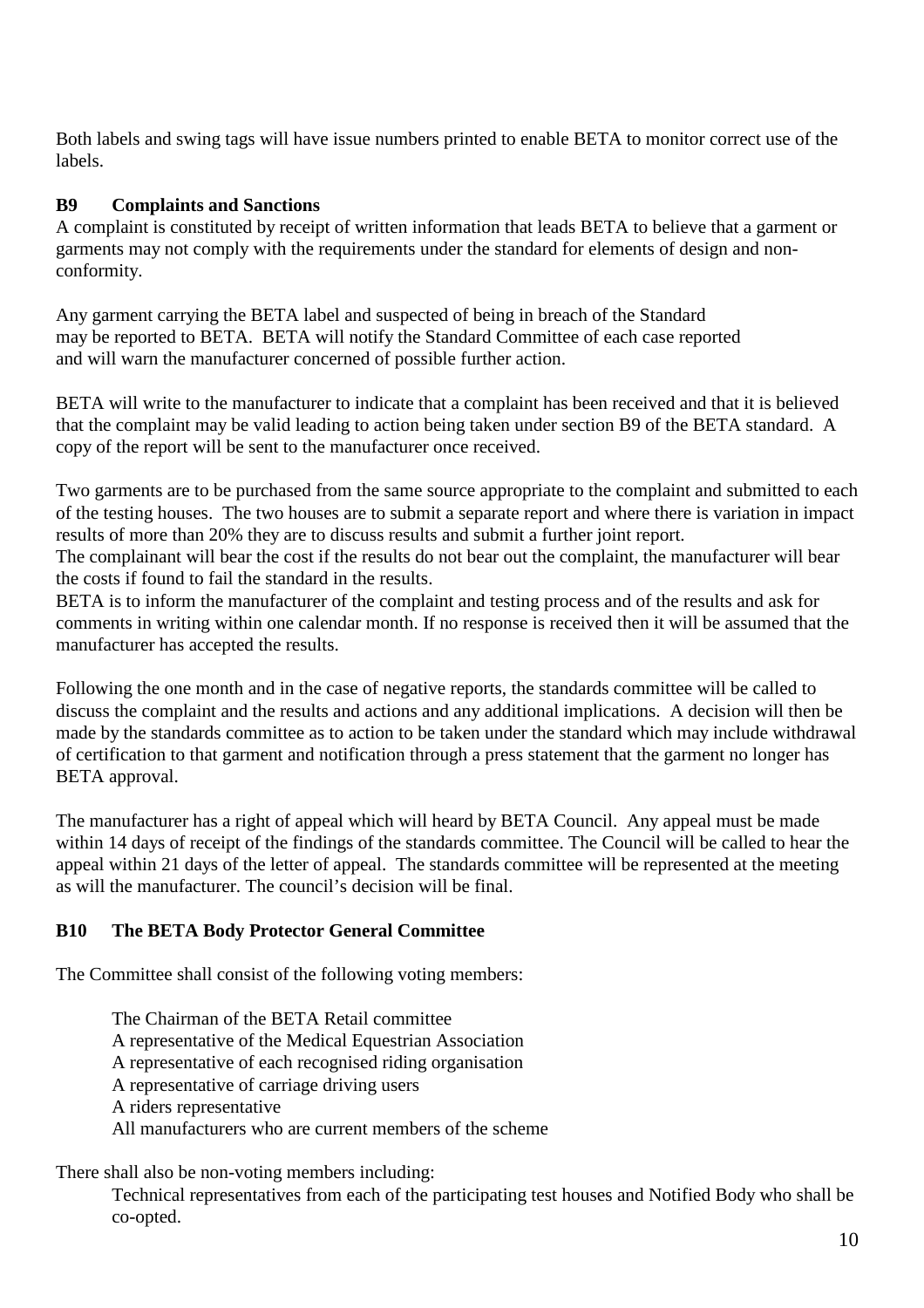Co-opted members of interested parties.

The Committee shall meet as required but at least once every two years.

Any manufacturer has the right to submit his own point of view to the committee in writing and may request the committee to discuss any relevant topic

#### **B 11 BETA Standard Committee**

A Standard Committee can be convened on the initiative of the Chairman in order to resolve a dispute in the General Committee. The Standard Committee shall consist of :

> The Chairman The Executive Director of BETA or representative Two representatives of the recognised riding organisations. A riders representative. A medical representative. A manufacturers representative (in addition to the chairman should the chairman of committee be a manufacturer. A technical representative who will be advisory non voting.

#### **B12 Terms of reference of the BETA Body Protector General Committee**

The terms of reference of the committee are that it should monitor the performance of the Standard and advise BETA on changes that should be made to it to bring any other relevant matters to the attention of the BETA Council.*.* 

#### **The committee reports to the BETA Council.**